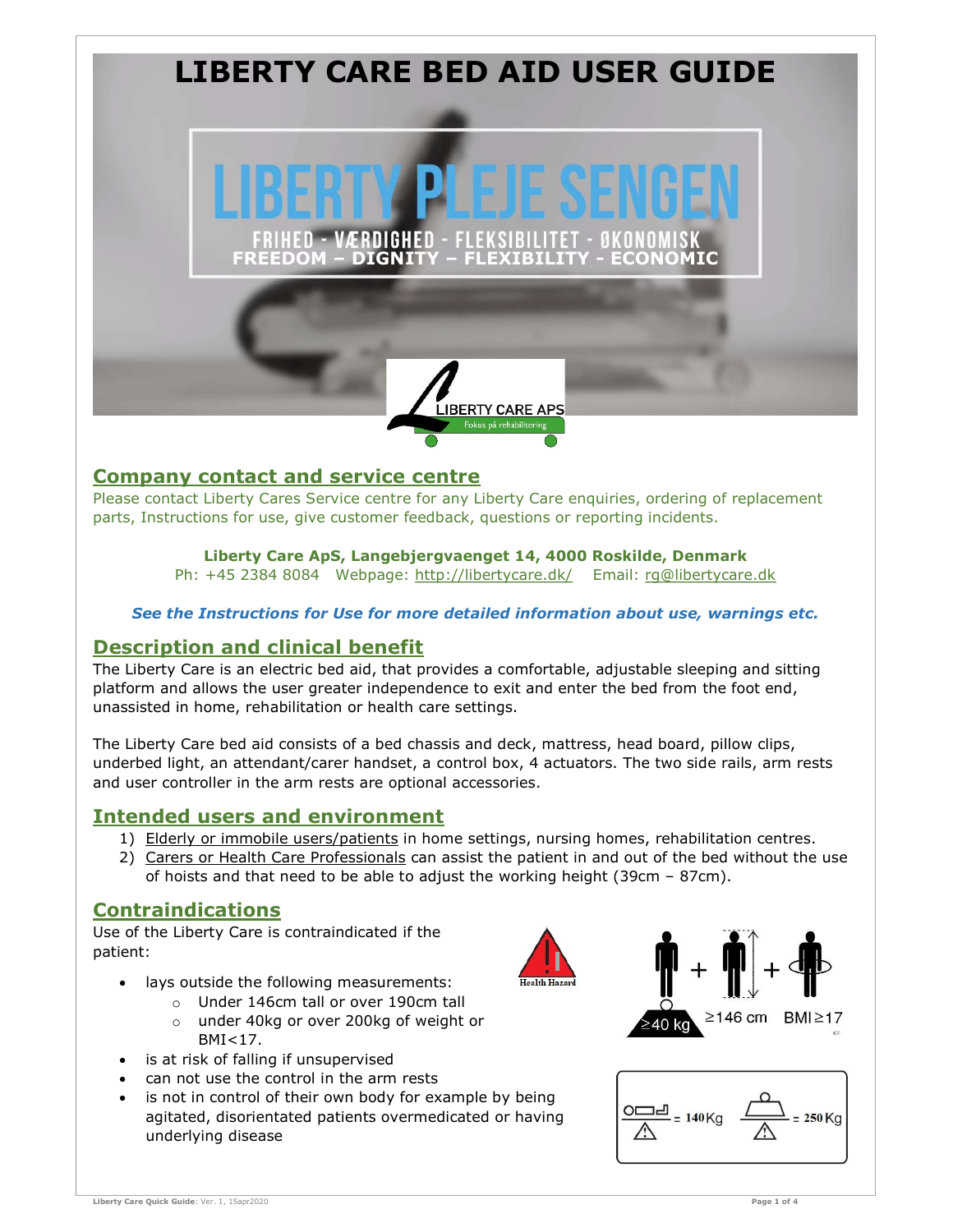#### HANDSETS - CONTROLS



#### Carer/Attendant Handset

1: EXITING FUNCTION: Lifts the back rest to sitting position and moves the mattress towards the foot end 2: ENTERING FUNCTION: moves the mattress towards the head end and lays the back rest down to laying position 3. Raises and lowers foot end of the bed 4. Raises and lowers height of the bed

- 5. Programming function bed entering height (hold the P button and B function in arm rest or under bed control until beep sounds to program bed exiting height)
- 6. Light under bed: ON/OFF function

#### Emergency stop



The emergency stop function is built into the design. The emergency stop is activated when the button is released.

# User arm rest controls<br>Note: use left and right sides simultaneously

A: BED EXITING FUNCTION: Lifts the back rest to sitting position and moves the mattress towards the foot end and user can exit B: BED ENTERING FUNCTION: moves the mattress towards the head end and lays the back rest down to laying position C: Raises the foot end of the bed

D: lowers the foot end of the bed

#### Emergency stop



The emergency stop function is built into the design. The emergency stop is activated when one side is released.

#### **MATTRESS**

The 120mm (standard) or 160mm (Custom made) thick mattresses are attached to the tracks to prevent movement or sliding. The mattress has Tempraflex® memory foam on the upper layer(s) and high resilient foam underneath. The mattress cover is made of Oekotex® Polyurethane and polyester. It can be washed manually or automatically.

The mattress measures 2000mm x 900mm x 120mm or 160mm. The 120mm standard mattress is for users weighing between 40kg-140kg. A Custom-made device option is available for the 160mm mattress for users weighing between 70kg to 200kg.

Contact Liberty Care to order a replacement mattress.



#### **Compatibility**

The Liberty Care is only compatible with Liberty Care devices and accessories. Using other brand products may lead to hazardous situations such as entrapment.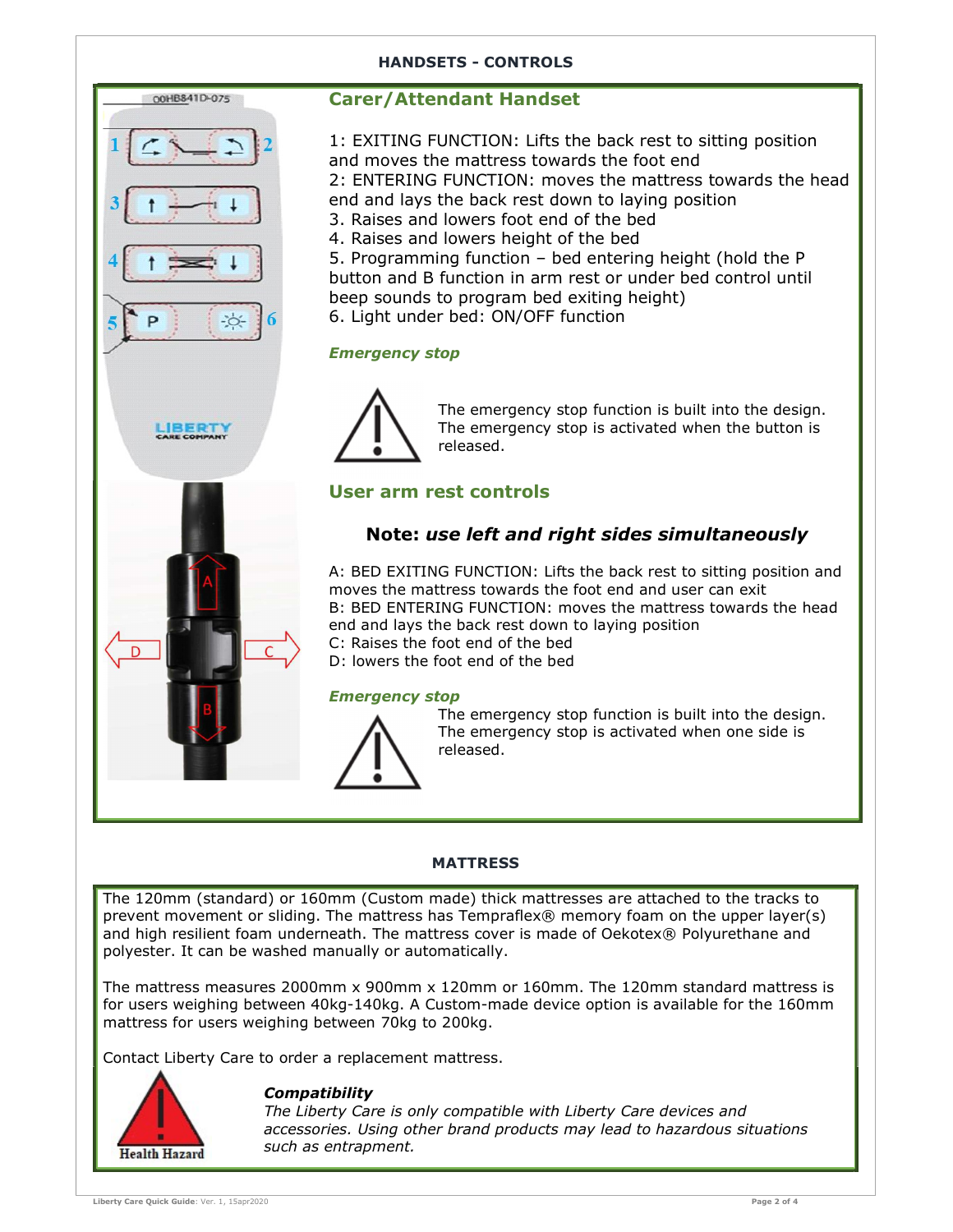#### **CASTORS**

There are four castors with swivels, two at the foot end and two at the head end. They can be locked/braked at the head end at either side by pressing the red labelled side down to a diagonal position. To release the brake, lift up to a horizontal position. The direction can be locked by pressing the red side down.

This picture depicts: Central brake applied (left), brake and swivel open (centre), and swivel lock (right).



#### CLEANING

The Liberty Care should be cleaned on a regular basis, between users and when soiled. Clean all user contact surfaces and where dust can accumulate. It can be cleaned manually or by an automated system (safe for use up to IPX6).

The bed can be cleaned with a moist, wrung cloth with normal household cleaning agents. It can be disinfected with alcohol (70%) or a low chlorine concentration solution.



Deviations from the cleaning and disinfection product instructions can adversely affect the life and efficacy of the Liberty Care leading to potentially hazardous situations.

#### ACCESSORIES AND REPLACEMENTS OF COMPONENTS

Accessories and the replacement of parts is described in the Instructions for use. These can be ordered via the service centre and installed by the Authorized Liberty Care Personnel.



#### **Compatibility**

The Liberty Care is only compatible with Liberty Care devices and accessories. Using other brand products may lead to hazardous situations such as entrapment.

#### SCHEDULE MAINTENANCE AND SERVICE

Maintenance is carried out by a Liberty Care Authorised service technician at once a year.

Repairs and Service can be scheduled by contacting the service centre. For damaged parts, it is helpful to take a picture and send this plus a short description to the Service Centre.



Annual maintenance is essential to the continual safety of the use of the bed.

Do not use the bed if there are parts that are broken.

See the trouble shooting table for problem solving.